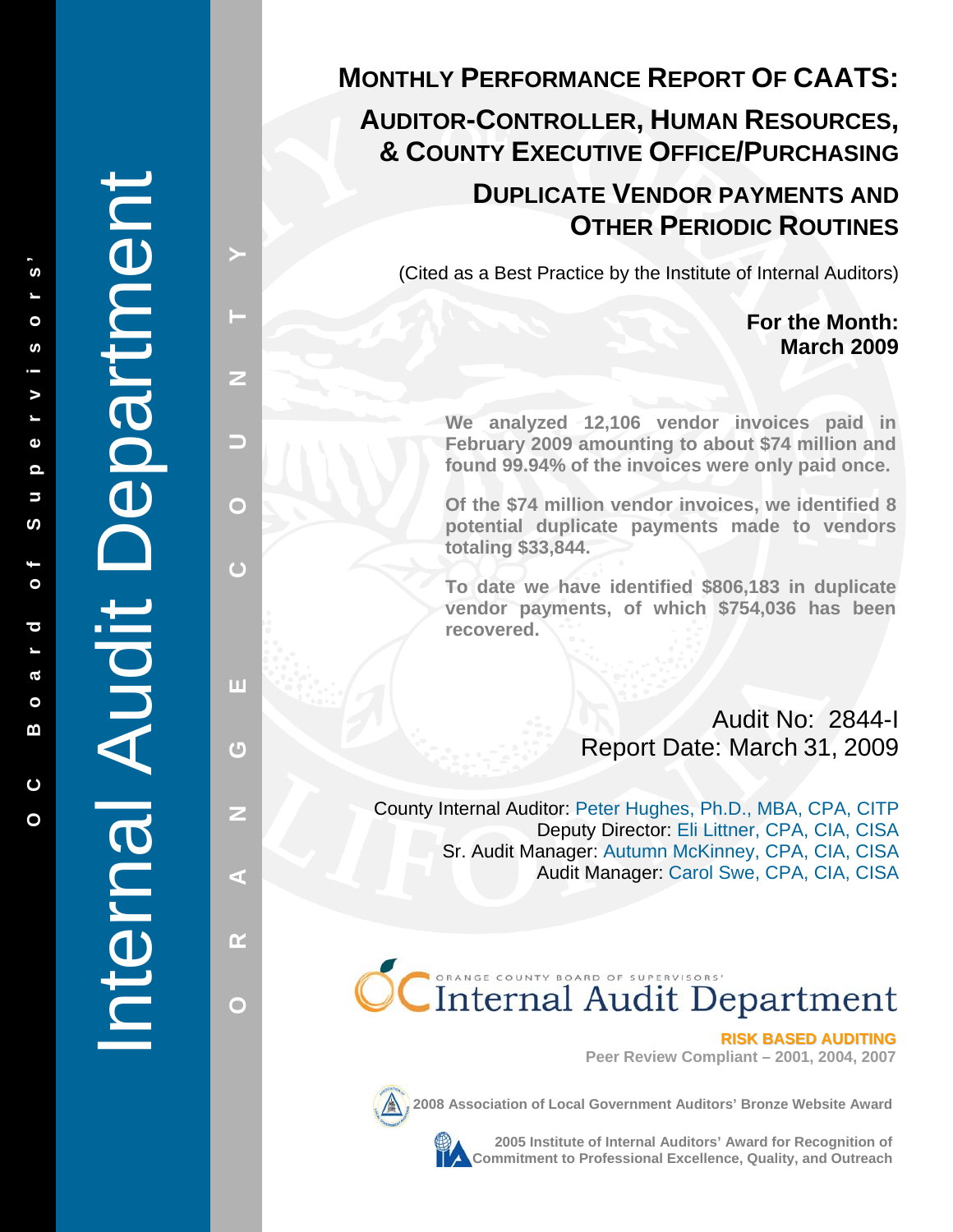# Internal Audit Department

**RISK BASED AUDITING Peer Review Compliant – 2001, 2004, 2007** 

#### *Providing Facts and Perspectives Countywide*

| <b>Dr. Peter Hughes</b> | Ph.D., MBA, CPA, CCEP, CITP, CIA, CFE                |
|-------------------------|------------------------------------------------------|
| County Internal Auditor | Certified Compliance & Ethics Professional (CCEP)    |
|                         | Certified Information Technology Professional (CITP) |
|                         | Certified Internal Auditor (CIA)                     |
|                         | Certified Fraud Examiner (CFE)                       |
| E-mail:                 | peter.hughes@iad.ocgov.com                           |

# **Eli Littner CPA, CIA, CFE, CFS, CISA**

Deputy Director Certified Fraud Specialist (CFS) Certified Information Systems Auditor (CISA)

**Michael J. Goodwin CPA, CIA** Senior Audit Manager

**Alan Marcum MBA, CPA, CIA, CFE**

Senior Audit Manager

**Autumn McKinney CPA, CIA, CISA, CGFM** Senior Audit Manager Certified Government Financial Manager (CGFM)

# **Hall of Finance & Records**

12 Civic Center Plaza, Room 232 Santa Ana, CA 92701

Phone: (714) 834-5475 Fax: (714) 834-2880

To access and view audit reports or obtain additional information about the OC Internal Audit Department, visit our website: www.ocgov.com/audit



 **OC Fraud Hotline (714) 834-3608**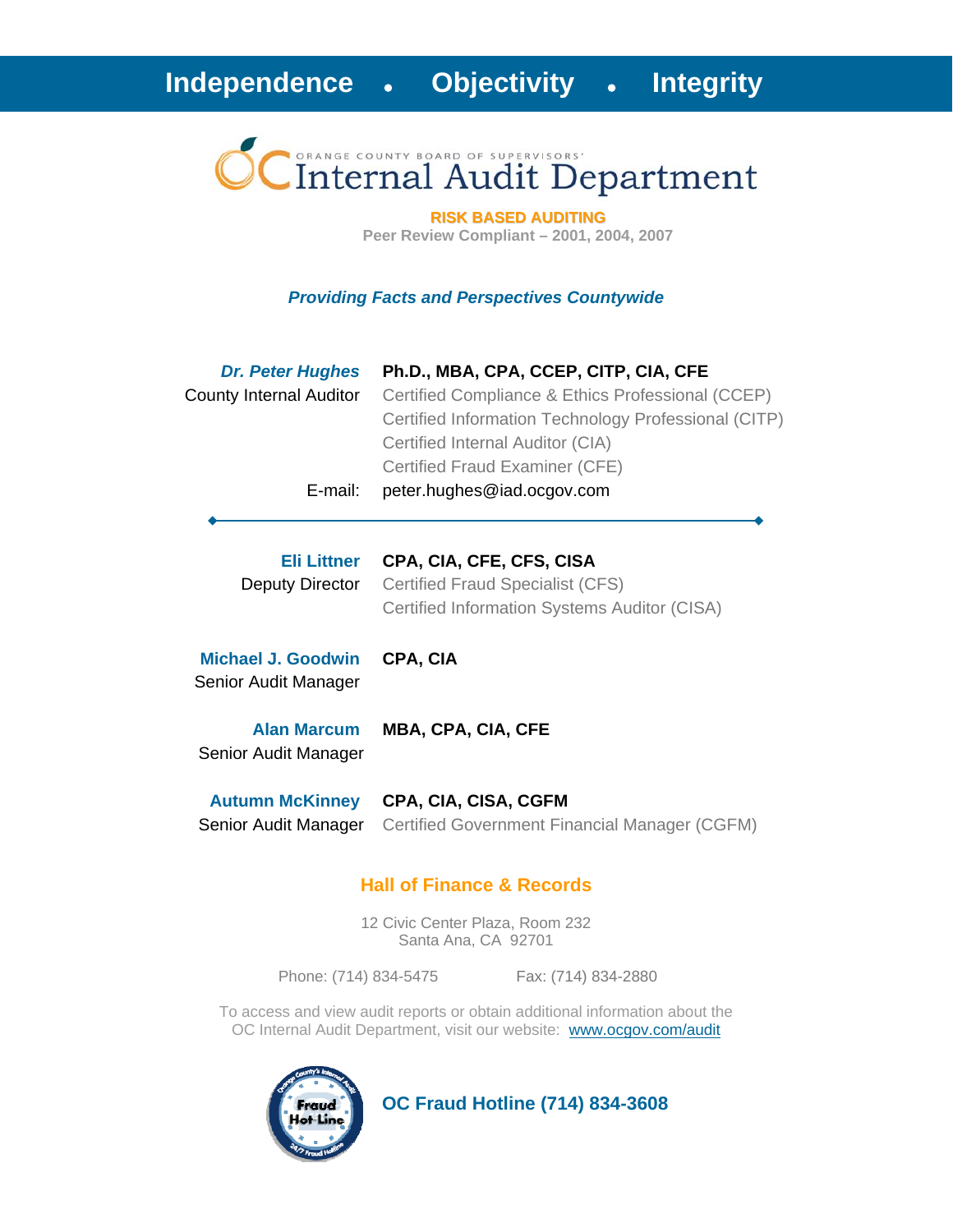# **Letter from Dr. Peter Hughes, CPA**





# **Transmittal Letter**

**Audit No. 2844-I March 31, 2009** 

- **TO:** David Sundstrom, Auditor-Controller Carl Crown, Director, Human Resources **Department**  Ronald C. Vienna, County Purchasing Agent, County Procurement Office
- **SUBJECT:** Monthly Performance Report of CAATS: Auditor-Controller, Human Resources, & CEO/Purchasing - Duplicate Vendor Payments and Other Periodic Routines

We have completed the March 2009 report of the results of our Computer-Assisted Audit Techniques (CAAT). The final report is attached for your information. Recoveries to date from duplicate vendor payments are **\$754,036**.

Each month I submit an **Audit Status Report** to the Board of Supervisors (BOS) where I detail any material and significant audit issues released in reports during the prior month and the implementation status of audit recommendations as disclosed by our Follow-Up Audits. Accordingly, the results of this audit will be included in a future status report to the BOS.

As always, the Internal Audit Department is available to partner with your staff so that they can successfully implement or mitigate difficult audit recommendations. Please feel free to call me should you wish to discuss any aspect of our audit report.

We appreciate the courtesy and cooperation extended to us by the personnel of the Auditor-Controller's Office and the Human Resources Department. If we can be of further assistance, please contact me or Eli Littner, Deputy Director at (714) 834-5899, or Autumn McKinney, Senior Audit Manager at (714) 834-6106.

Respectfully Submitted,

Dr. Peter Hughes, CPA

County Internal Auditor

**Attachment**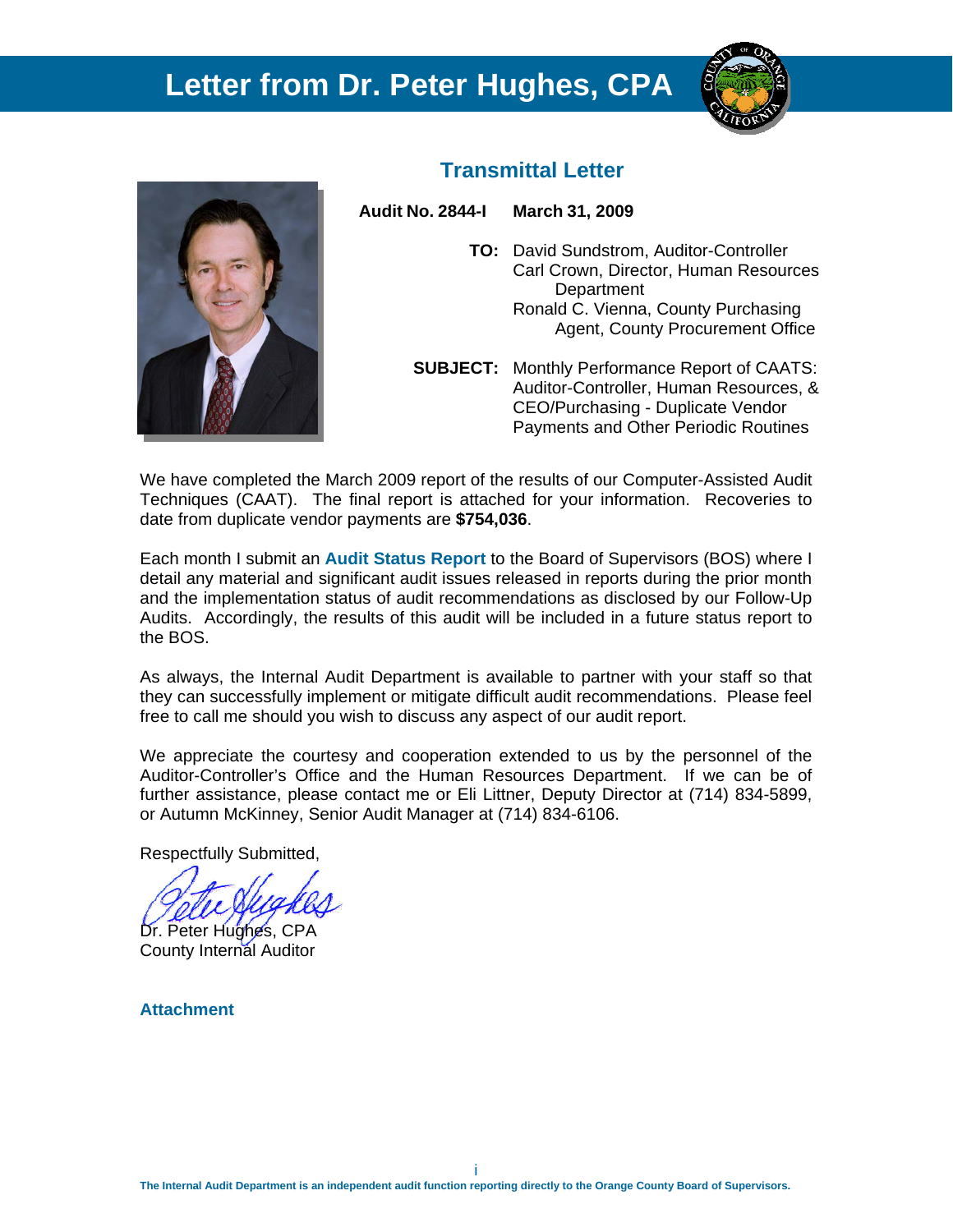

Distribution Pursuant to Audit Oversight Committee Procedure No. 1:

 Members, Board of Supervisors Members, Audit Oversight Committee Thomas G. Mauk, County Executive Officer Jan Grimes, Director, Auditor-Controller/Central Accounting Operations Robert Leblow, Senior Manager, Auditor-Controller/Claims & Disbursing Section Bill Malohn, A-C/Information Technology/CAPS G/L System Support Shelley Carlucci, Assistant Director, Human Resources/Administration Bob Leys, Assistant Director, Human Resources/Services and Support Rosie Santiesteban, Admin. Manager, Human Resources/Administration Joan Villanueva, Admin. Manager, Human Resources/Administration Laurence McCabe, Admin. Manager II, Human Resources Foreperson, Grand Jury Darlene J. Bloom, Clerk of the Board of Supervisors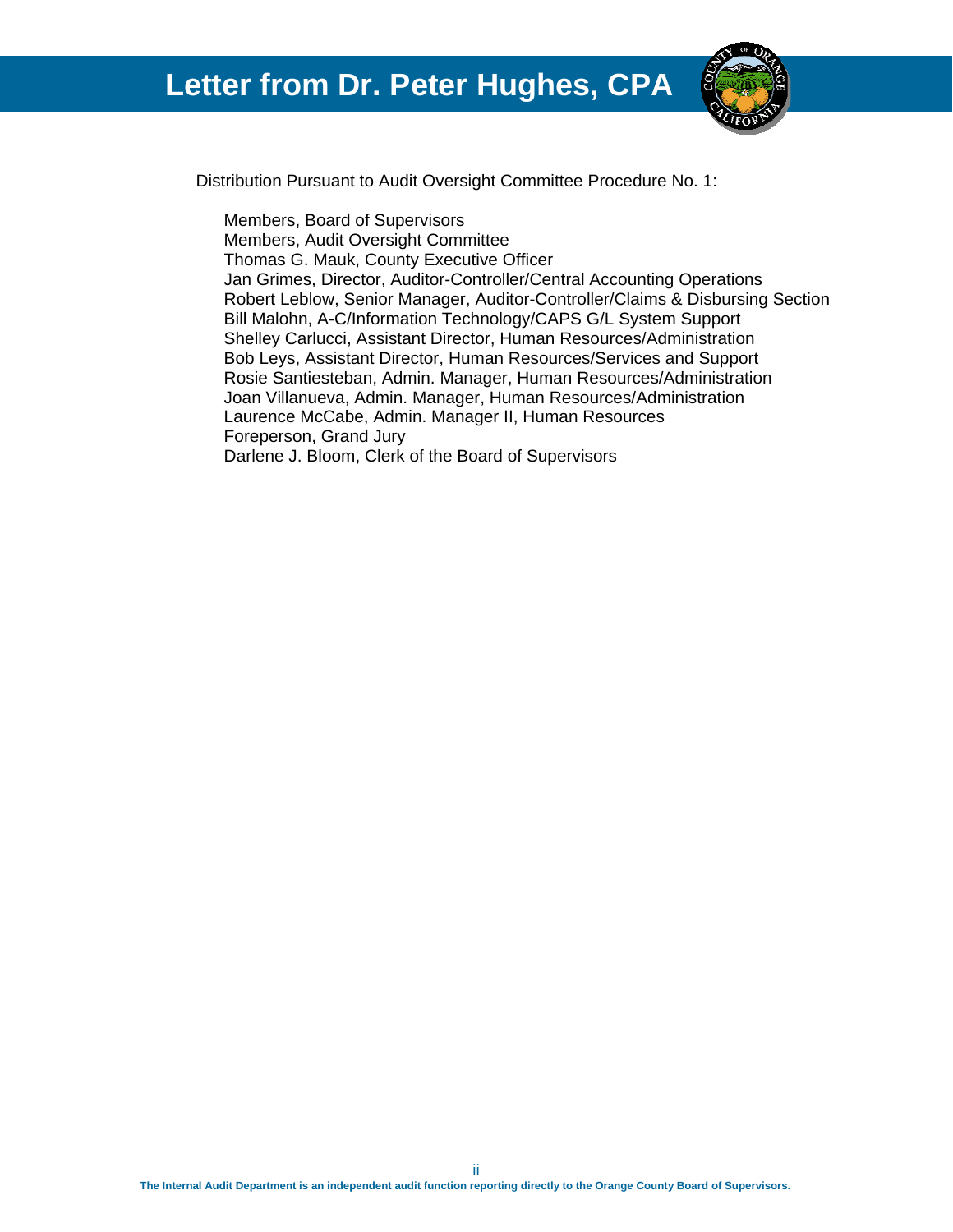# **Table of Contents**



# *Monthly Performance Report of CAATS: Auditor-Controller, Human Resources, & CEO/Purchasing Duplicate Vendor Payments and Other Periodic Routines Audit No. 2844-I*

*For the Month: March 2009* 

| <b>Transmittal Letter</b> |   |
|---------------------------|---|
| <b>OBJECTIVES</b>         | 1 |
| <b>BACKGROUND</b>         | 2 |
| <b>SCOPE</b>              | 2 |
| <b>RESULTS</b>            | 3 |
|                           |   |

# **DETAILED RESULTS:**

| 1. Duplicate Payments (Objective #1)       | 4 |
|--------------------------------------------|---|
| 2. Employee Vendor Match (Objective #2)    | 5 |
| 3. Retiree/Extra Help Hours (Objective #3) | 5 |
| 4. Deleted Vendors (Objective #4)          | 6 |
| 5. Direct Deposits (Objective #5)          | 6 |
| 6. Data Validation (Objective #6)          | 6 |
| 7. High Dollar Payments (Objective #7)     |   |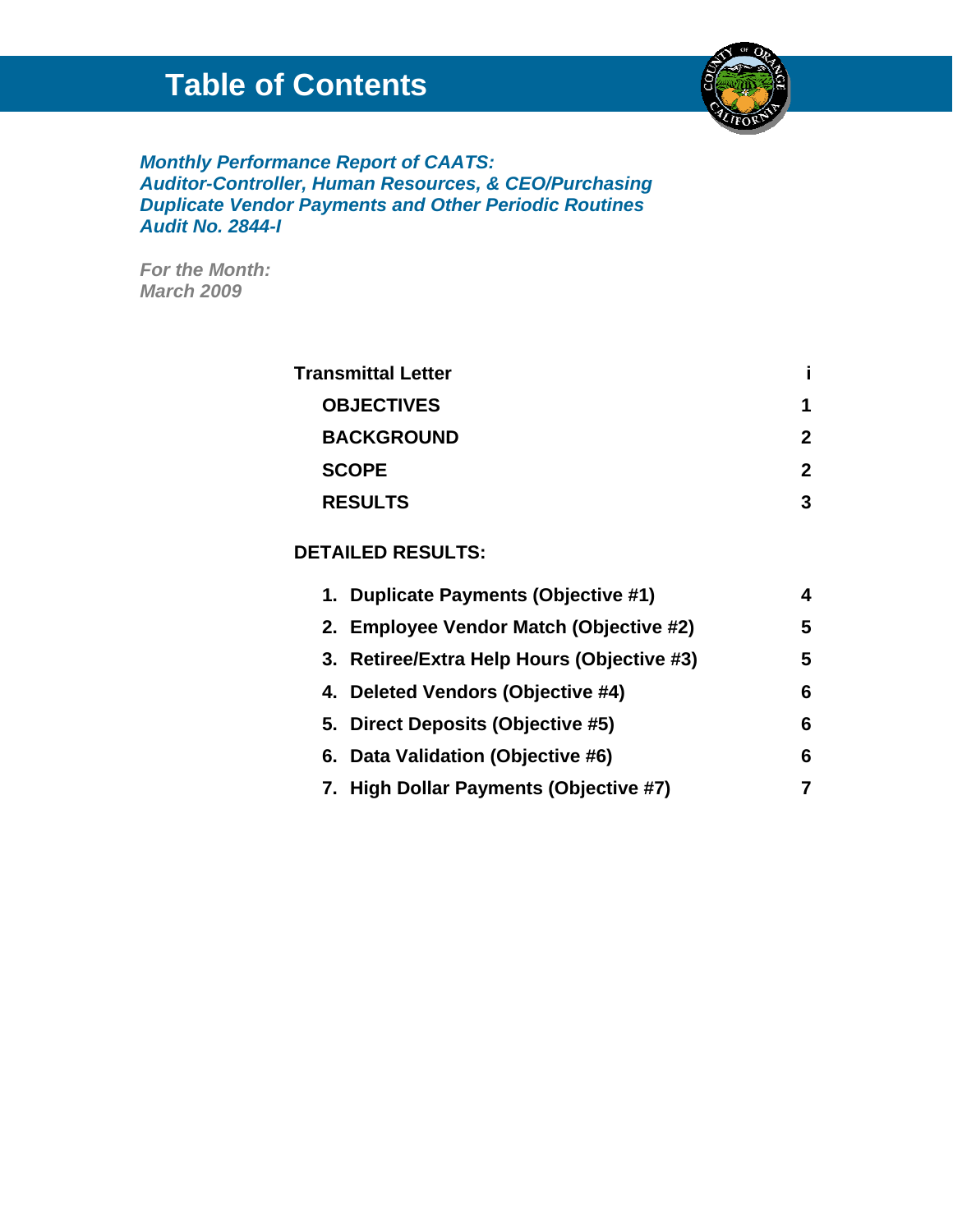

- TO: David Sundstrom, Auditor-Controller Carl Crown, Director, Human Resources Department Ronald C. Vienna, County Purchasing Agent, County Procurement Office
- FROM: Dr. Peter Hughes, CPA County Internal Auditor

te Sheghes

SUBJECT: Monthly Performance Report of CAATS: Auditor-Controller, Human Resources, & CEO/Purchasing - Duplicate Vendor Payments and Other Periodic Routines

# **OBJECTIVES**

Each month, the Internal Audit Department conducts a variety of performance reviews of vendor payment and payroll activity utilizing Computer-Assisted Audit Techniques (known by the acronym CAAT). Our objectives are to analyze the selected vendor payment and payroll data to identify:

- 1. **Duplicate Payments:** Duplicate payments made to vendors. This CAAT is performed monthly.
- 2. **Employee Vendor Match:** Employees that bought goods or issued contracts to themselves or a related vendor. This CAAT is performed periodically as needed.
- 3. **Retiree/Extra Help Hours:** Retirees working as extra help in excess of mandated hour limits. This CAAT is performed annually.
- 4. **Deleted Vendors:** Active vendors deleted from the Vendor Master Table which could be an indicator of inappropriate payments. This CAAT is performed monthly.
- 5. **Direct Deposits:** Multiple employee paychecks directly deposited to the same bank account which could be an indicator of inappropriate payments. This CAAT is performed monthly.
- 6. **Data Validation:** Invalid or missing data in the data file such as bank account numbers, check numbers, transaction dates, input ID, vendor tax ID, negative check amounts, etc. Incomplete or inaccurate data could be an indicator of control weakness. This CAAT is performed periodically as needed.
- 7. **High Dollar Payments:** Produce statistics and stratify the payment (invoice) file to identify large and unusual payments when compared to the population. This CAAT is performed periodically as needed.

**Monthly Performance Report of CAATS – March 2009: Auditor-Controller, Human Resources, & CEO/Purchasing Duplicate Vendor Payments and Other Periodic Routines Audit No. 2844-I Page 1**

#### **Audit Highlight**

We analyzed 12,106 vendor invoices paid in February 2009 amounting to about \$74 million and found 99.94% of the invoices were only paid once.

Of the \$74 million vendor invoices, we identified 8 potential duplicate payments made to vendors totaling \$33,844.

To date we have identified \$806,183 in duplicate vendor payments, of which **\$754,036** has been recovered.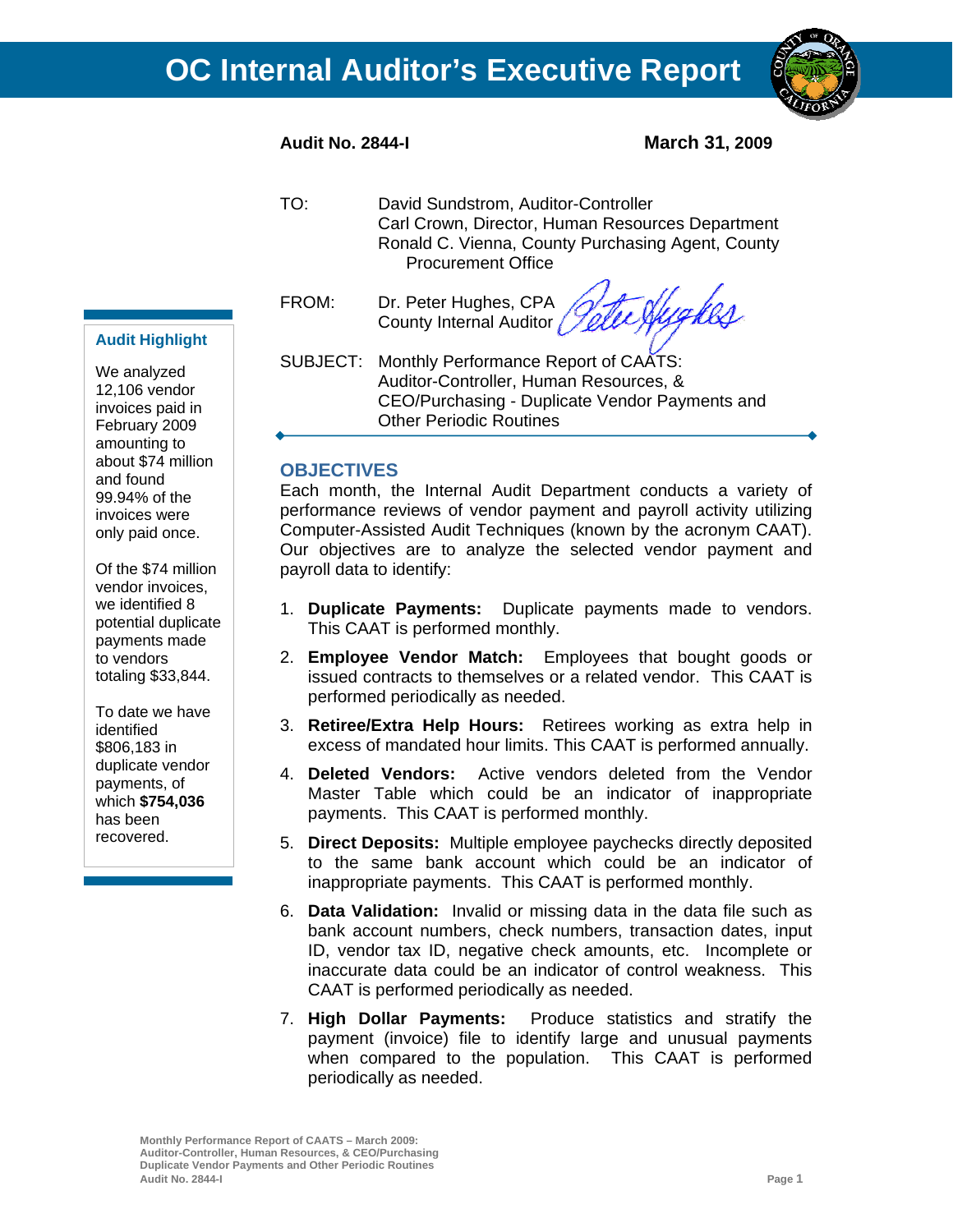

# **BACKGROUND**

CAATs are automated queries applied to large amounts of electronic data searching for specified characteristics. We use a proprietary, best practices and industry recognized software product to help us in this process.

CAATs differ from our traditional audits in that CAATs can query **100%** of a data universe whereas the traditional audits typically test but a **sample** of transactions from the population.

Resulting exceptions or findings are forwarded to the appropriate department for validation and/or resolution. Depending on the department's review, the exceptions may or may not be a finding.

Often there is additional data needed to validate the exception that is only known at the department level. We also partner with the departments to identify internal control enhancements with the purpose of preventing future occurrences of the type of findings identified by the CAATs.

We are keeping the details of our process and the vulnerabilities identified to a general discussion because of the risks associated with disclosing specific details of our financial and accounting processes.

#### **SCOPE**

This report details the CAAT work we performed in March 2009. Our analysis included a review of the following data:

- 1. **Duplicate Payments:** 12,106 vendor invoices totaling \$73,509,922 for potential duplicate payments.
- 2. **Employee Vendor Match:** Employee and vendor addresses from 1/1/05 to 6/30/08 for potential conflicts of interest.
- 3. **Retiree/Extra Help Hours:** Retiree/extra help hours worked as of 3/18/09 for individuals exceeding annual limits.
- 4. **Deleted Vendors:** 104,248 vendors as of 3/4/09 in the Vendor Master Table for suspicious vendor payment activity.
- 5. **Direct Deposits:** 39,062 payroll direct deposit transactions processed for pay periods 3 (1/16/09 - 1/29/09) and 4 (1/30/09 - 2/12/09) for suspicious direct deposit activity.
- 6. **Data Validation:** 2,248,786 invoices totaling \$14,449,716,819 for the period 1/1/05 – 6/30/08 and 100,752 vendor codes as of 7/02/08 for missing or invalid data.
- 7. **High Dollar Payments:** 2,248,786 invoices totaling \$14,449,716,819 for the period 1/1/05 – 6/30/08 for large and unusual high dollar payments (exceeding \$20 million).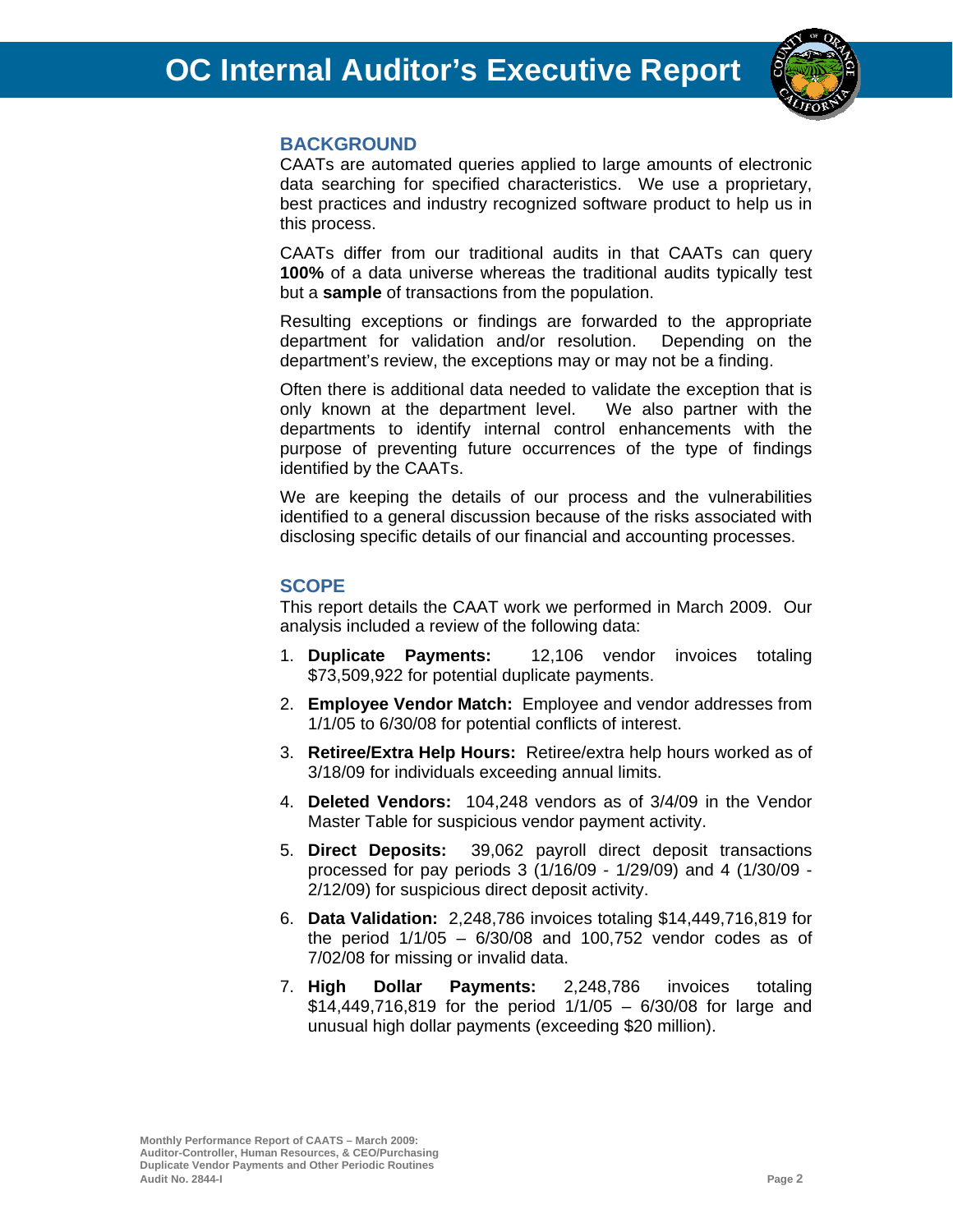

#### **RESULTS**

For the month of March 2009, we found the following:

#### **Objective #1 - Duplicate Payments:**

We identified **8** duplicate payments made to vendors, totaling **\$33,844** or **.046%** of the **\$74 million** of vendor invoices processed during February 2009.

#### **Value-added Information**

Based on the to-date recoveries of **\$754,036** from the duplicate vendor payment routine, these computer assisted routines have paid for themselves and are returning monies to the County that may otherwise be lost. To date, we have issued 82 monthly performance reports for the CAATs.

#### ■ Objective #2 – Employee Vendor Match:

We identified **26** potential employee/vendor matches and have submitted them to Human Resources for further evaluation.

#### **Objective #3 – Retiree/Extra Help Hours:**

As of 3/18/09, no working retirees have exceeded the annual limits.

#### ■ Objective #4 - Deleted Vendors: Analysis performed with no findings noted.

- Objective #5 Direct Deposits: Analysis performed with no findings noted.
- **Objective #6 Data Validation:**  Analysis performed with no findings noted.

#### ■ Objective #7 – High Dollar Payments: Analysis performed with no findings noted.

See the Detailed Results section for further information.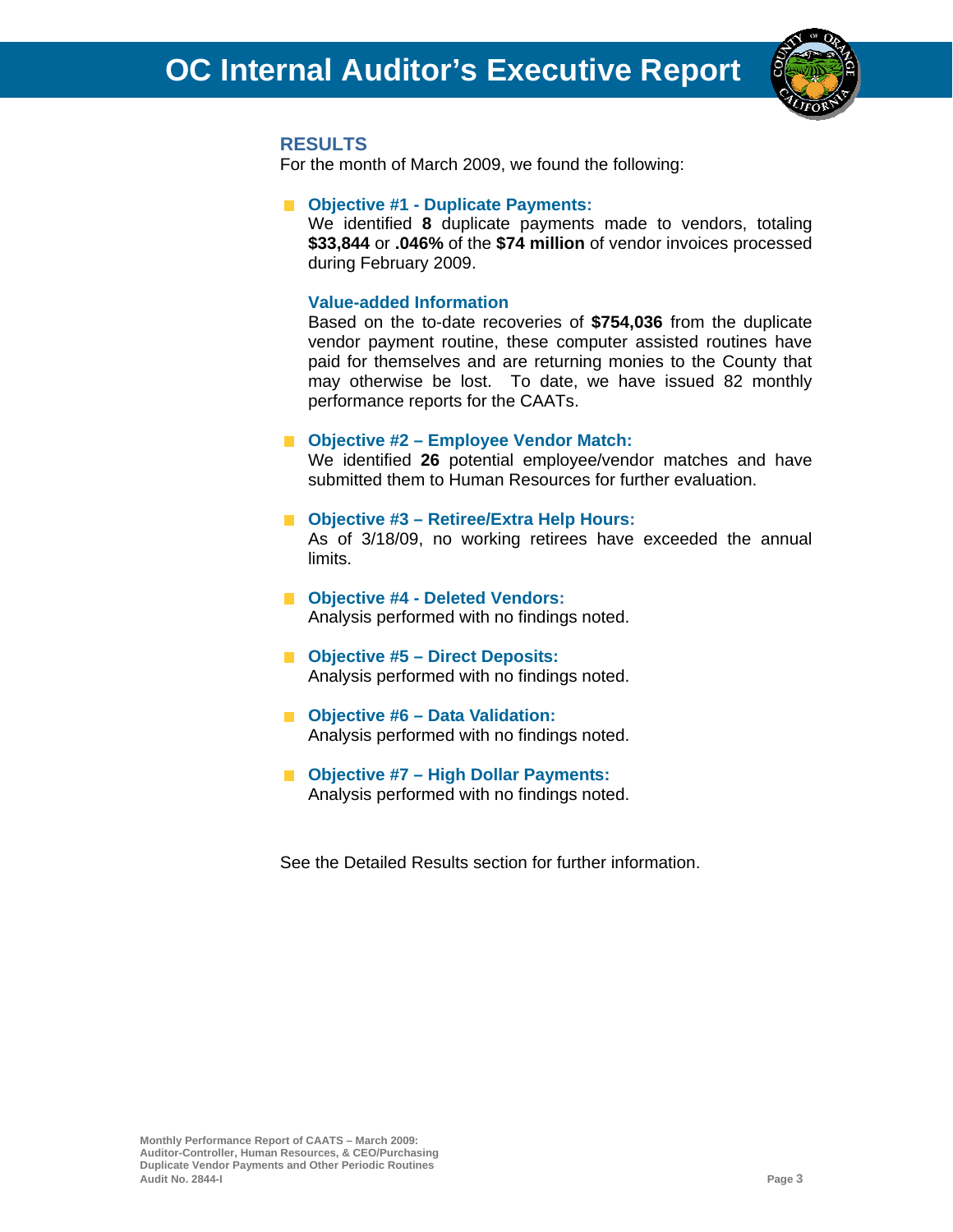

# **1. Duplicate Payments (Objective #1)**

We used a CAAT routine to identify potential duplicate payments made to vendors during February 2009.

#### **A. Results**

 We identified eight (8) duplicate payments totaling \$33,844 or .046% of the \$74 million of vendor invoices processed during February 2009. We have communicated the duplicate payments to the Auditor-Controller. The Auditor-Controller continues to investigate all duplicate payments and is pursuing collection. Currently, the Auditor-Controller has a recovery rate of about 98% on these duplicate payments that we have brought to their attention since the inception of the CAAT routines.

The table below summarizes the duplicate payment activity to date:

|                    |                |              | <b>Not</b>        |          |                  |           |                   |               |
|--------------------|----------------|--------------|-------------------|----------|------------------|-----------|-------------------|---------------|
| <b>CAAT Report</b> |                | <b>Total</b> | <b>Duplicates</b> |          | <b>Recovered</b> |           | <b>In Process</b> |               |
|                    | $#$ 's         | s's          | #s                | $s$ 's   | #s               | s's       | #s                | $$^{\circ}$ s |
| 2002               | 103            | \$99,980     | 19                | \$10,334 | 80               | \$87,808  | 4                 | \$1,838       |
| 2003               | 50             | \$33,306     | 7                 | \$10,175 | 39               | \$21,020  | 4                 | \$2,111       |
| 2004               | 33             | \$105,779    | $\overline{7}$    | \$2,990  | 24               | \$101,460 | $\overline{2}$    | \$1,329       |
| 2005               | 67             | \$80,162     | $\overline{2}$    | \$668    | 64               | \$78,472  | 1                 | \$1,022       |
| 2006               | 75             | \$347,008    | 16                | \$33,720 | 54               | \$310,019 | 5                 | \$3,269       |
| 2007               | 93             | \$99,999     | 12                | \$8,411  | 76               | \$88,735  | 5                 | \$2,853       |
| January 2008       | 7              | \$2,410      | 3                 | \$1,303  | 4                | \$1,107   | $\overline{0}$    | \$0           |
| February 2008      | 5              | \$3,594      | $\overline{2}$    | \$2,126  | 3                | \$1,468   | $\mathbf 0$       | \$0           |
| March 2008         | 6              | \$2,812      | 3                 | \$2,343  | $\overline{2}$   | \$269     | 1                 | \$200         |
| April 2008         | 6              | \$24,188     | 0                 | \$0      | 6                | \$24,188  | $\mathbf 0$       | \$0           |
| May 2008           | 10             | \$1,850      | 1                 | \$144    | 9                | \$1,706   | $\mathbf 0$       | \$0           |
| <b>June 2008</b>   | 3              | \$788        | 0                 | \$0      | $\overline{2}$   | \$518     | 1                 | \$270         |
| <b>July 2008</b>   | 5              | \$21,448     | 0                 | \$0      | 4                | \$20,923  | 1                 | \$525         |
| August 2008        | 8              | \$2,691      | 1                 | \$325    | 7                | \$2,366   | 0                 | \$0           |
| September 2008     | $\overline{2}$ | \$2,492      | 0                 | \$0      | $\overline{2}$   | \$2,492   | $\overline{0}$    | \$0           |
| October 2008       | 15             | \$10,386     | 0                 | \$0      | 14               | \$10,243  | 1                 | \$143         |
| November 2008      | $\overline{0}$ | \$0          | 0                 | \$0      | 0                | \$0       | $\overline{0}$    | \$0           |
| December 2008      | 3              | \$5,053      | 1                 | \$553    | 0                | \$0       | $\overline{2}$    | \$4,500       |
| January 2009       | $\overline{2}$ | \$1,293      | 0                 | \$0      | 1                | \$1,050   | 1                 | \$243         |
| February 2009      | $\overline{2}$ | \$3,991      | 1                 | \$3,799  | 1                | \$192     | $\mathbf 0$       | \$0           |
| March 2009         | 8              | \$33,844     | 0                 | \$0      | $\overline{0}$   | \$0       | 8                 | \$33,844      |
| <b>TOTAL</b>       | 503            | \$883,074    | 75                | \$76,891 | 392              | \$754,036 | 36                | \$52,147      |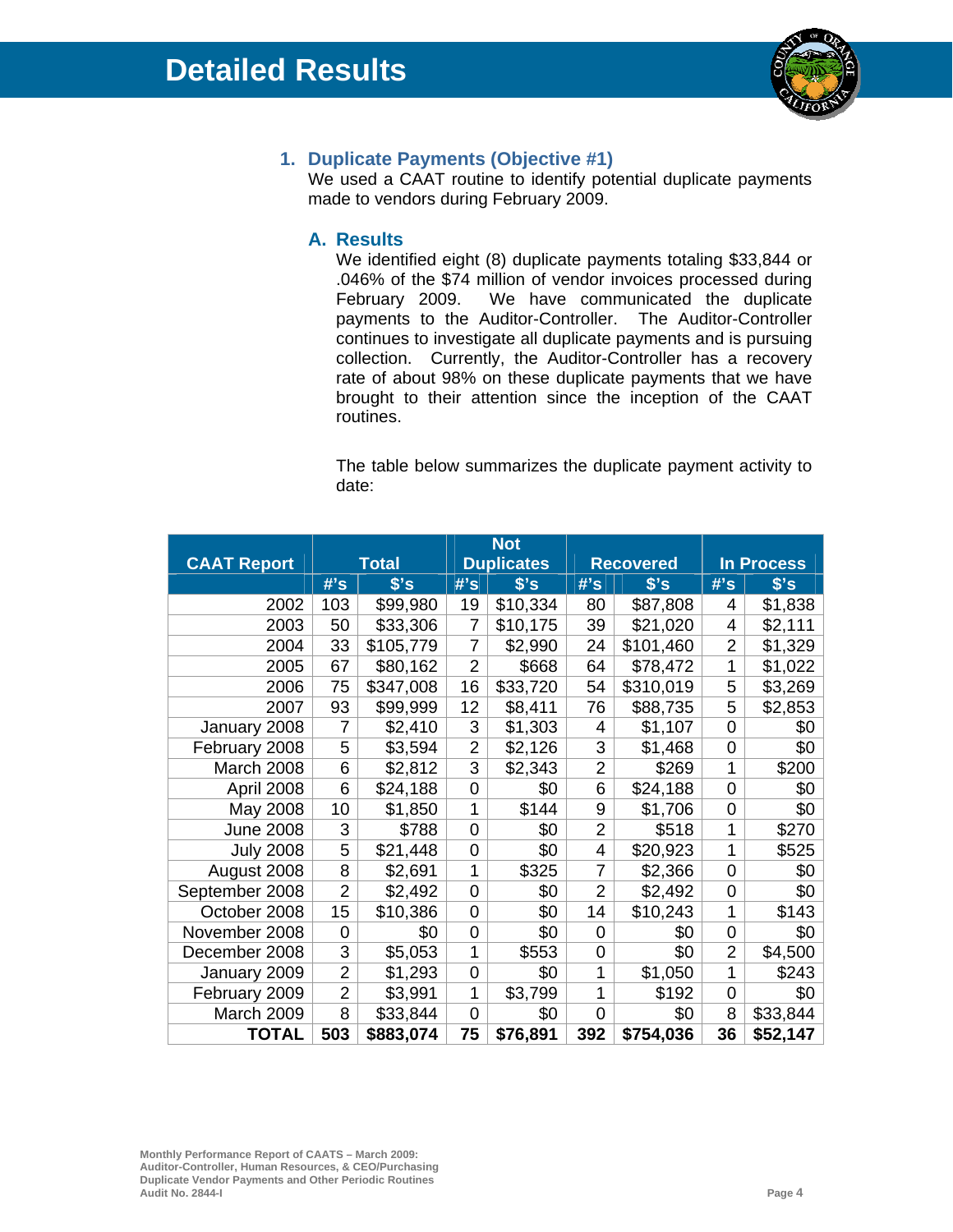

# **B. Background**

This CAAT routine concentrates on a sub-set of vendor invoices paid by the County that possesses certain common attributes. The sub-set excludes one-time payments (such as election worker pay, jury duty pay, etc.) as well as recurring payments (periodic payments to the same payee for the same amount such as welfare, family support, etc.).

During the month of March 2009, 12,106 invoices for \$73,509,922 were added to this data sub-set representing February 2009 transactions. Currently, the data sub-set includes 847,297 invoices totaling \$8,508,929,049.

The total data file from which the sub-set is derived includes 2,544,586 records totaling \$16,694,787,458.

Our prior research has indicated that the duplicate payments are typically caused by a compounded human clerical error.

# **2. Employee Vendor Match (Objective #2)**

We used a CAAT routine to identify employees that share a similar address as a vendor. This may identify employees buying goods or issuing contracts to themselves or a related vendor.

#### **Status:**

This routine is performed periodically, as needed. We performed an analysis of employee and vendor addresses for the period 1/1/05 to 6/30/08. We identified 26 potential employee-vendor matches. Our results have been provided to the Human Resources Department (HR) for their evaluation as to whether any employee vendor conflicts exist in the matches identified. The table below tracks the status of the potential employee-vendor matches submitted to HR for their review.

| <b>CAAT Report</b><br><b>Month</b> | <b>Matches</b><br><b>Submitted</b><br>to HR | ln.<br><b>Progress</b> | Not a<br><b>Valid</b><br><b>Match</b> | <b>No</b><br><b>Exists</b> | No Conflict-<br><b>Potential HR</b><br><b>Policy Issue</b><br><b>Conflict   Resolved to HR's</b><br><b>Satisfaction</b> | Conflict-<br><b>Issue Resolved</b><br>to HR's<br><b>Satisfaction</b> |
|------------------------------------|---------------------------------------------|------------------------|---------------------------------------|----------------------------|-------------------------------------------------------------------------------------------------------------------------|----------------------------------------------------------------------|
| March 2009                         | 26                                          | 26                     |                                       | O                          |                                                                                                                         |                                                                      |
| TOTAL                              | 26                                          | 26                     |                                       |                            |                                                                                                                         |                                                                      |

# **3. Retiree/Extra Help Hours (Objective #3)**

We performed an analysis of working retiree hours to identify retirees working as extra help in excess of mandated limits. Our criteria are 960 hours (maximum allowed for regular retirees) or 720 hours (maximum for early retirees) during the fiscal year (FY).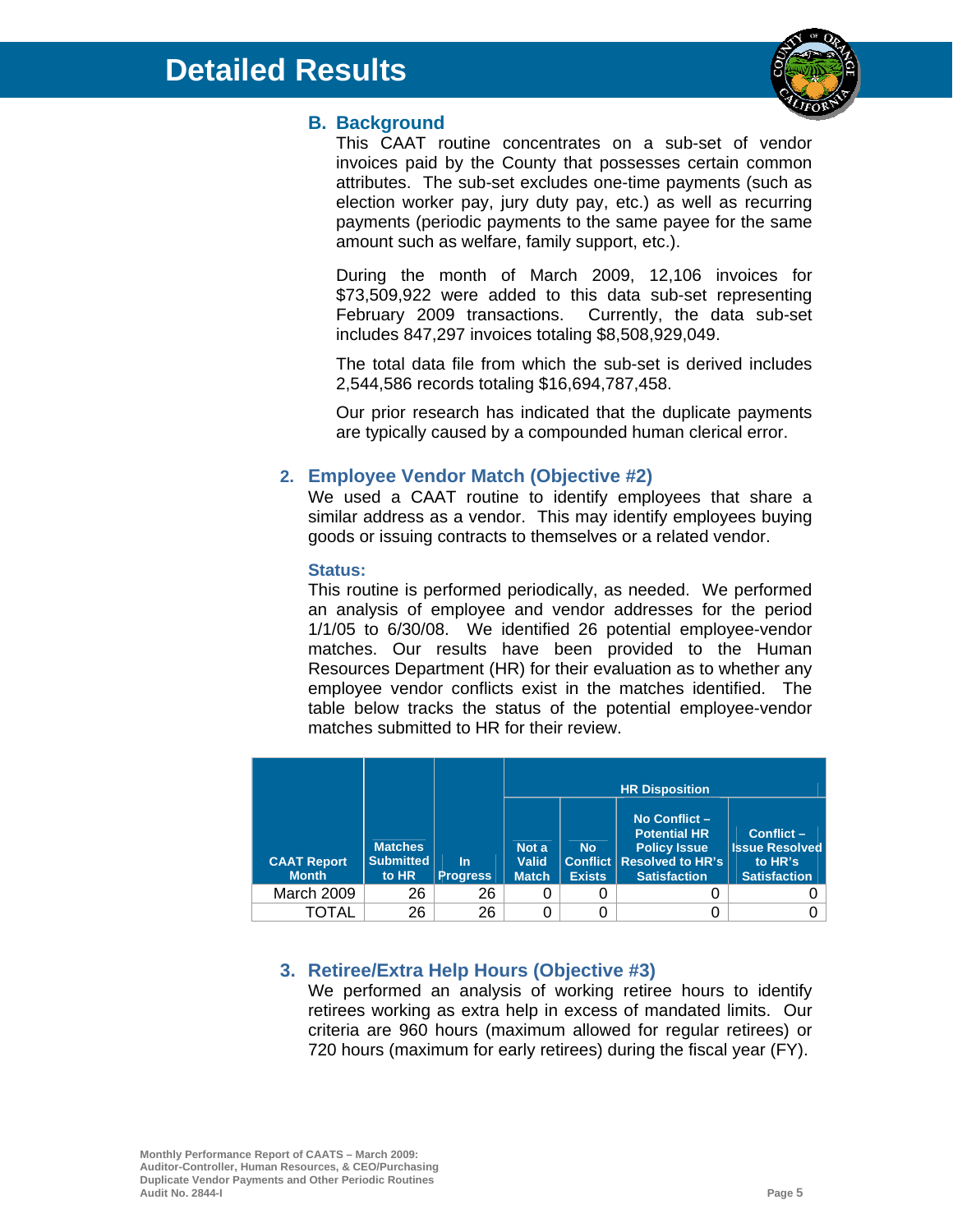

#### **Status:**

This routine is performed annually. We are currently in the process of performing analysis of FY 08-09 working retiree hours. To date in FY 08-09, there have been approximately 205 working retirees. As of 3/18/09, no individuals have exceeded the annual limits.

# **4. Deleted Vendors (Objective #4)**

We used a CAAT to identify vendors that have been deleted or removed from the Vendor Master List. For deleted vendors, we verify that there has been no recent activity for that vendor.

#### **Results:**

This CAAT was applied in March 2009 with no significant findings.

# **5. Direct Deposits (Objective #5)**

We used a CAAT to identify multiple employee paychecks directly deposited to the same bank account in the same pay period. We review results to determine there has been no irregular direct deposit activity.

#### **Results:**

This CAAT was applied in March 2009 with no significant findings.

# **6. Data Validation (Objective #6)**

We used multiple CAATs to identify missing or invalid data in certain payment and vendor files used in other various CAAT routines. We analyzed specific data fields including bank account, check number, check amount, voucher date, check date, report date, preparer ID, and vendor tax ID.

#### **Results:**

Our analysis included 2,248,786 invoices totaling \$14,449,716,819 for the period 1/1/05 - 6/30/08 and 100,752 vendor codes per the vendor master table as of 7/02/08.

We initially identified 1,568 vendors without a tax ID (some miscellaneous vendors may not be required to provide a tax ID such as foster parents). The Auditor-Controller Claims Unit informed us that it has been working on the vendor master table and has implemented procedures to ensure vendor codes for current contracts have a tax ID. We reviewed the vendor master table as of 1/02/09 for current active vendors (excluding miscellaneous vendors) and found only 6 current active vendors without tax IDs. The 6 vendors were governmental entities which appears appropriate. It appears the Auditor-Controller has taken appropriate steps to ensure the vendor tax ID is recorded in the vendor master table for current active vendors. No findings result from this CAAT.